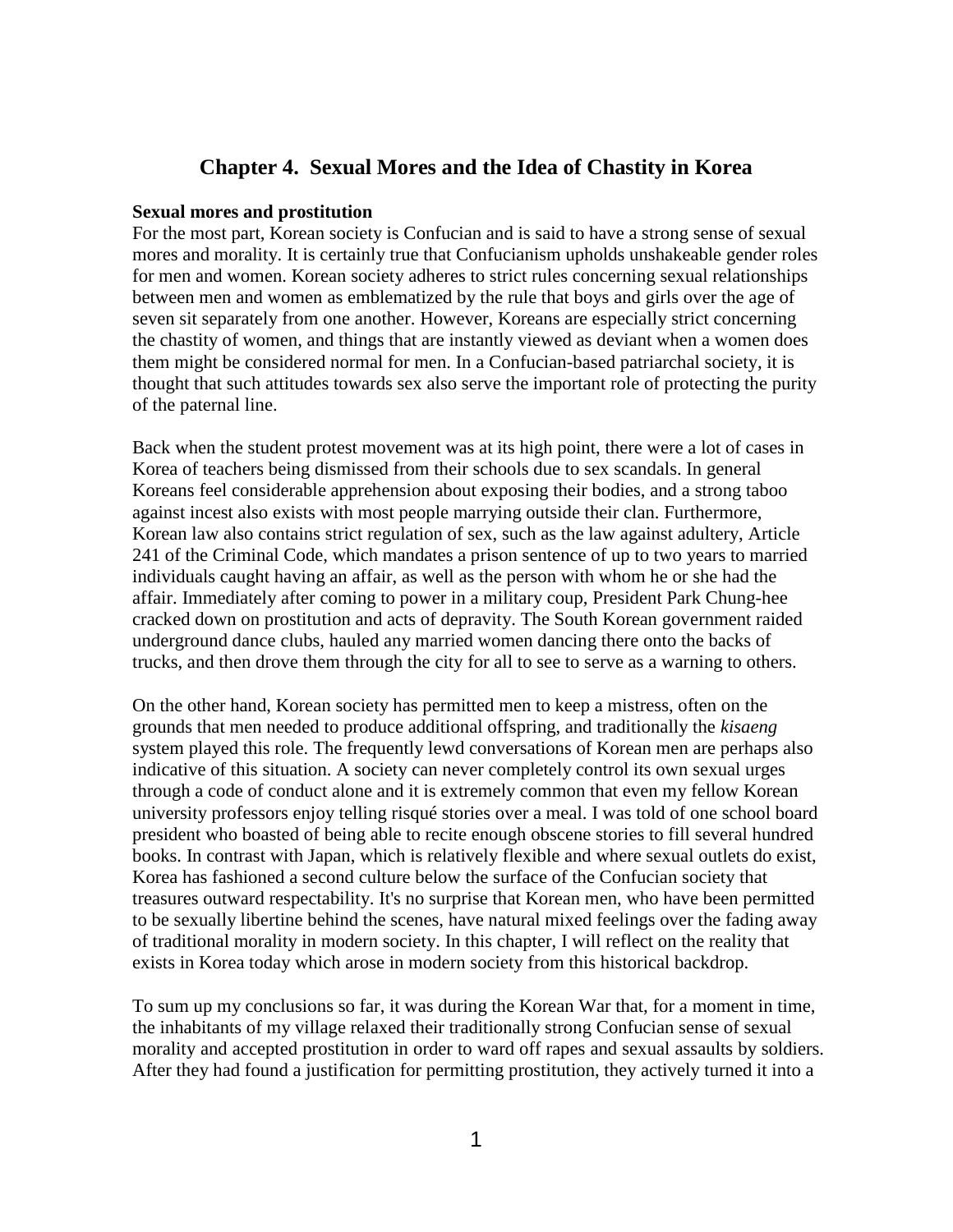source of income. This was not a phenomenon limited to my own village. Rather, prostitution became normal around military bases and a sort of *de facto* licensed prostitution system developed. To some, prostitution ended up being not just an act of sexual depravity, but also a path to marriage. Especially in Korean society which puts a high value on chastity, women who had lost their virginity and had trouble getting married, including prostitutes, sought international marriages in Japan or the United States and often went abroad to ply their trade. In this context, one might say that there was a tendency for the line between prostitution and marriage to become blurred.

## **The roots of Korea's traditional concept of sexual chastity**

South Korea's use of sex and chastity for political purposes is not a recent phenomenon, but rather it dates far back into history. Today the South Korean government has taken the traditional concept of sexual chastity and exploited it to advance its twin purposes of national consciousness at home and diplomacy abroad. The problem of the so-called "comfort women" is a good example. Here Koreans show strongly anti-Japanese attitudes and emotions while putting forward the notion that the chastity of all Korea was robbed by the Japanese, and that seems to be a reflection of the government's agenda. It would be fair to say that in Korea chastity is also an instrument of state policy.

However, it is not quite true that the Korean people's reverence of chastity means that they are in mental denial of their sexual side. Korean views on sex are conservative, but not quite puritanical. For instance, Korean women are expected to give their virginity to their marriage partner, and marriage is considered, like rites of passage, to be a basic requirement for life. From the Korean viewpoint, marriage is a fate that all people must accept, just like the Korean proverb says, "Even sandals come in pairs." For this reason, unmarried people are seen as a misfortune both for the individuals themselves and for society as a whole. Those who die unmarried are regarded with especial contempt and end up causing problems for both their families and their communities. In spite of this, Koreans still have a strong moral sense that a marriage ceremony must take place only once in each person's life. The Confucian code of conduct is that no second marriages are allowed, especially for women, even if the first marriage fails.

Under the Joseon Dynasty (1392-1910) the concept of sexual chastity was rigidly enforced throughout Korean society as part of the deeply-rooted Confucian outlook on womanhood. According to one saying, "Whether or not a woman starves means very little but whether or not a woman remains chaste means everything in the world." Women could not remarry after their first marriage, and sometimes women lived right alongside the graves of their husbands.

Confucianism promotes the principle of "three bonds," or "*samgang*" in Korean, which involves the bond between rulers and subjects, whereby subjects are expected to be loyal, father and child, whereby children are expected to be filial, and husband and wife, whereby wives are expected to be faithful. The idea of sexual chastity had a major impact on the spread of the "three bonds" concept, most notably on the Korean law of 1485 stipulating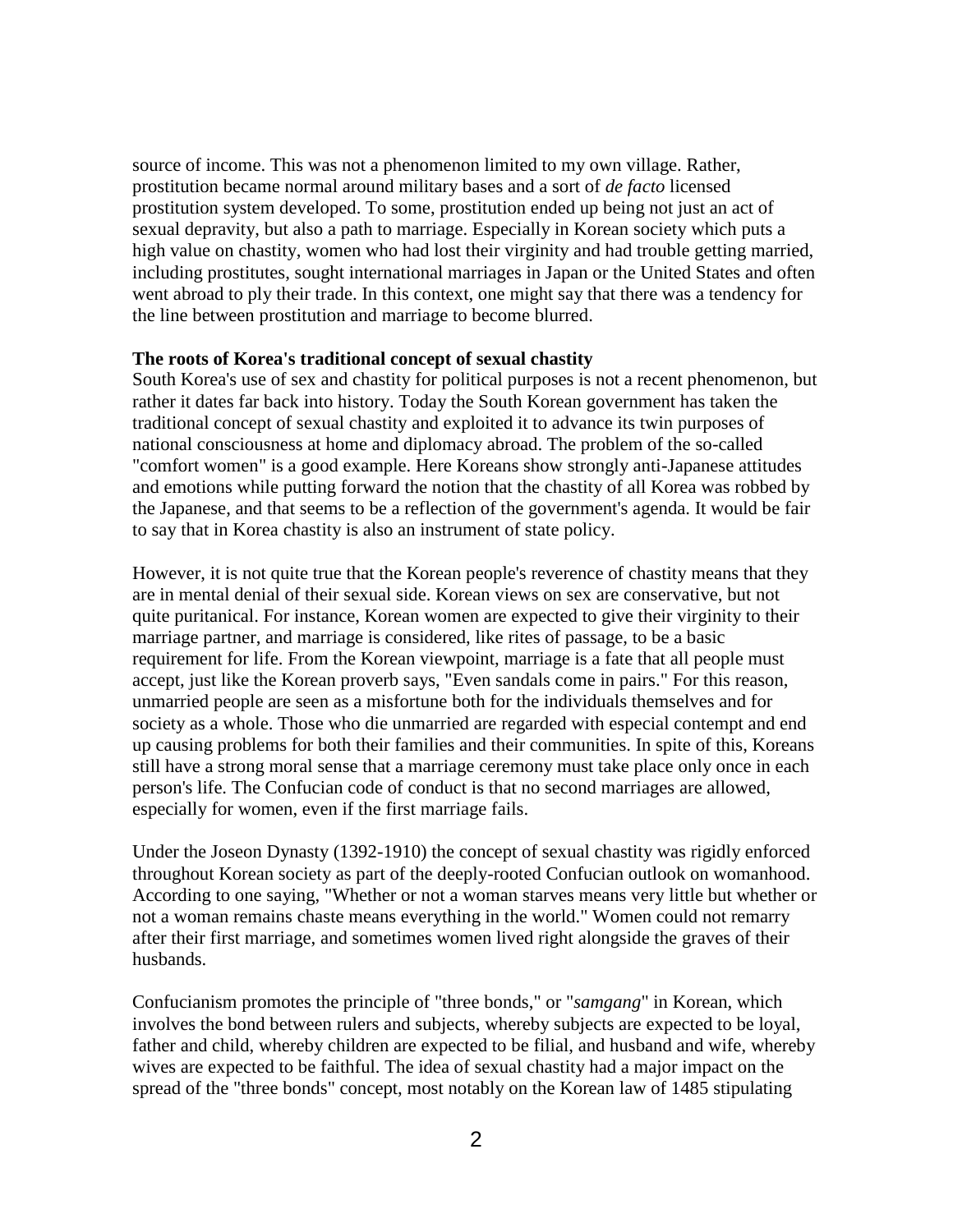that the descendants of a woman who remarried would not be permitted to take the civil service examination.

Even if her husband took a mistress, became deathly ill, or abandoned her, a wife would remain devoted to him and his family. She would stay faithful to him even if it meant suicide, murder, or mutilation of her own body. No matter whether her husband was kind or wicked, she would always stay true to him and uphold the iron rule of "*bulsa ibu*," "never serve two husbands".

The Korean book, *Model Women*, contains a total of sixty-five anecdotes about twenty-four "virtuous women" and forty-one "heroic women". Seven of the stories about "heroic women" featured brides-to-be, in other words virgins who were not yet married in law, but who died in order to protect their chastity. There is only one about unmarried virgins who died solely to protect their chastity, the story about the two daughters of Mr. Bin of China, ages sixteen and nineteen, who committed suicide by jumping off a sheer cliff when it seemed like a bandit was about to rape them. These stories indicate that the "heroic women" were not defending their chastity for their own sake, but for the sake of their husband who they honored above all else under the doctrine of "*bulsa ibu*".

The 1530 book, *Revised and Augmented Survey of the Geography of Korea*, discusses the origins of numerous stone monuments, including those dedicated to "heroic women" of the Goryeo Dynasty and Joseon Dynasty. There are a lot of instances of women who did things like slay tigers which had pounced on their husbands and thus saved their husbands' lives. The monuments emphasize the Korean idea that women must be strong in order to defend what is right and defend their chastity.

Also, in order to emphasize the principle that a woman must not remarry, the "young widow," who had been engaged and only briefly married, is used as a symbolic figure.

What became the traditional Korean model woman was a "heroic woman" who would protect her chastity like her own life even if something terrible had happened to her husband and she had to face great hardship. As examples of "heroic women," I will list out thirty-five examples of filial daughters taken from the Korean book, *The New and Expanded Illustrated Guide to the Three Bonds* (1434), which was a primer on women's education and instruction in use during the Joseon Dynasty.

(1) When a fire broke out at night, she did not flee to the temple, but instead in an act of faithfulness to her husband she allowed herself to be burned alive.

(2) Her husband married her mistress and left her, but even so she continued to be dutiful to her husband's parents.

(3) After her husband died, she drowned herself.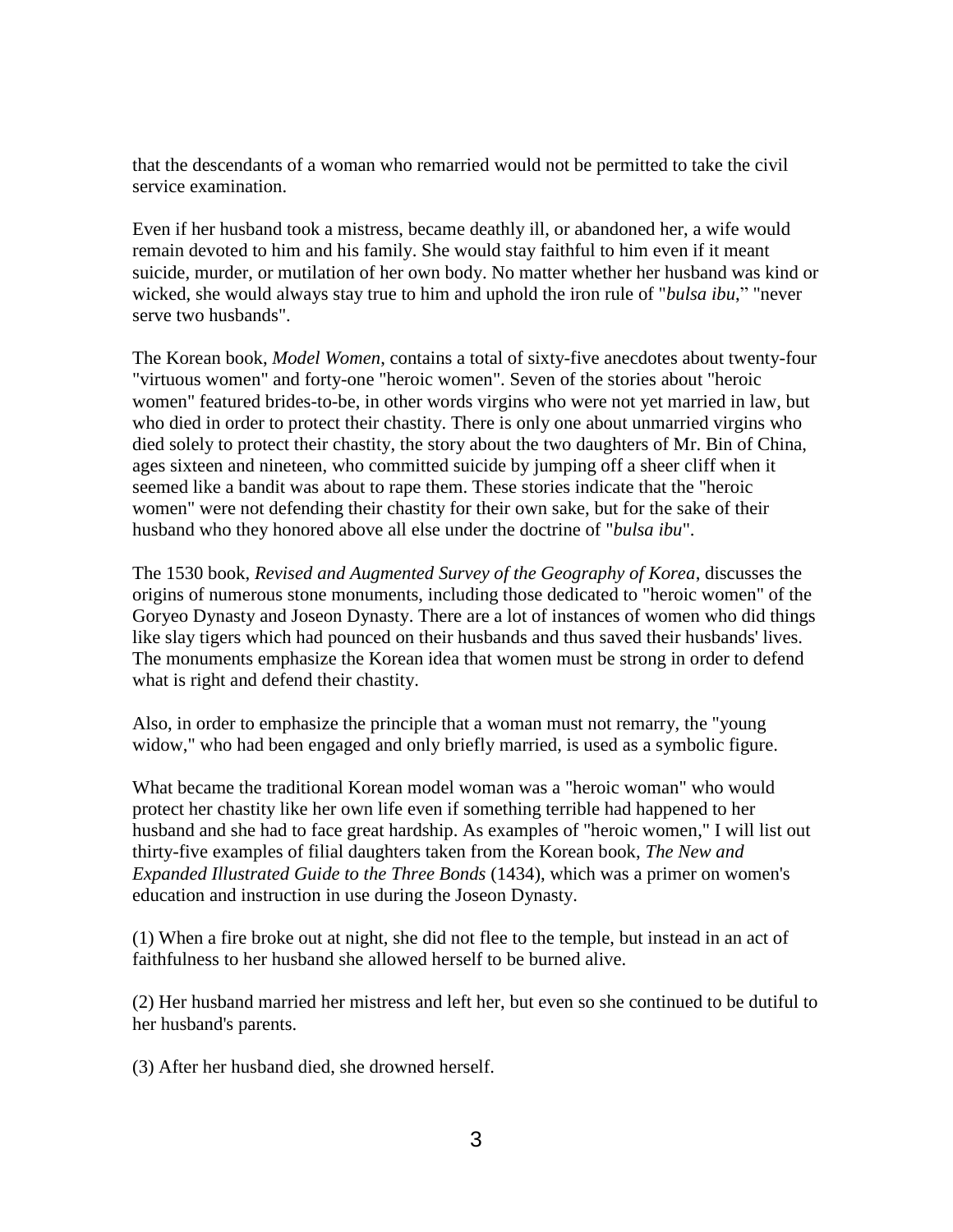(4) Even though her husband contracted a severe illness, she did not leave his side.

(5) After becoming a widow she was tempted by the king himself, and so she cut off her own nose.

(6) When the enemy was about to kill her husband or her husband's father, his wife put on a disguise and died in his place.

(7) Though she had two sons of her own, she also raised the four sons of her partner's exwife as if they were her own children.

(8) Even though her husband had not returned to her for seven years, she killed herself by slitting her own throat when her mother–in-law was about to be raped by enemy soldiers.

(9) After the death of her husband, she was beaten to death without showing any unfaithfulness to him.

(10) She broke her husband out of jail and then committed suicide.

(11) After her husband had died, someone urged her to get remarried, but instead she cut her hair, cut off her own nose, and worked to support her husband's family.

(12) After her husband had died, even her husband's father recommended that she get remarried, but instead she cut off her own ear and swore never to do so. She went to plant a tree in front of her husband's grave and when she saw the swallows flying past she was profoundly reminded of the late husband's love of her.

(13) She and her husband encountered bandits while traveling and even though her husband escaped, she resisted being raped and was killed by them.

(14) When her husband was banished to a remote island, her husband advised her to get remarried, but instead she cut off her own ear and swore not to. She read a biography of a "heroic woman" and stayed faithful. Ten years later her husband took a second wife, but he later abandoned the second wife and reunited with her.

(15) After her husband passed away following a serious illness, she ran into a bandit. Just when she was about to get violated by him, she fought back and was killed.

(16) After the death of her husband, her wrist was touched by another man, so she cut off her arm with an axe.

(17) A bandit tried to rape a beautiful girl. He hauled her off with him, but on the way she hung herself.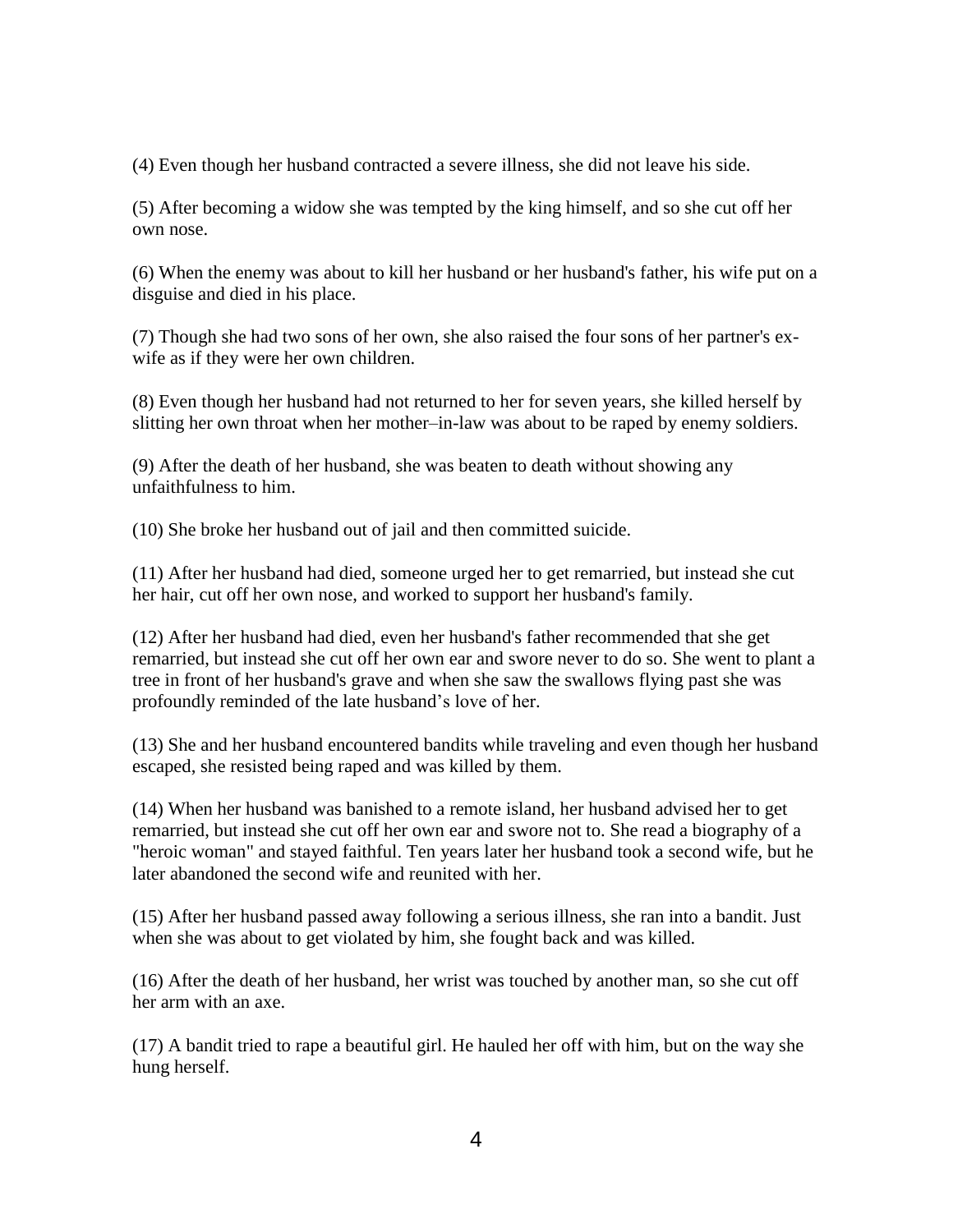(18) The Korean Army was shattered in battle and turned into bandits. They tried to rape a married woman who resisted and was killed. Her corpse was thrown into a river.

(19) Her husband was attacked by enemies and fled, and though she was almost raped by them, she resisted and then hung herself.

(20) After her husband perished without fleeing in an act of loyalty, his wife followed suit by hanging herself.

(21) A wife of a Chinese man of the Song Dynasty was about to be raped by enemy Mongols, so she claimed that she had to undergo a mourning ceremony and then killed herself by jumping off a precipice.

(22) When a married couple was captured by bandits, the wife told a lie to the bandits to get them to release her husband, then died fighting them so that she would not be raped.

(23) When war began her husband joined the army, so his wife found someone to look after their children and then hung herself.

(24) After her husband died in a far-off land, the wife continued to be obedient to her husband's parents and in order to find her husband's remains, she searched for them after praying on top of a sheet of ice for forty days.

(25) A wife who showed piety to her mother-in-law was kidnapped by bandits. When she fought back she was skinned alive.

(26) When her husband died of illness, she mourned for three years, then hung herself beside his grave.

(27) During an incursion by Japanese pirates, wet nurses including unwed women who feared that they would be raped hung themselves.

(28) A bandit killed her husband and tried to cannibalize him, so his wife allowed herself to be eaten in his place.

(29) Even though the man to whom she had decided to marry died when she was only sixteen years old, she stayed true to the principle of "never serve two husbands" and remained a virgin while living with his family for fifty-two years.

(30) When she was summoned by the king to become a lady-in-waiting, she ran off to the island to meet her husband, and then they both went to the Korean nation of Goguryeo where they became the king's retainers together.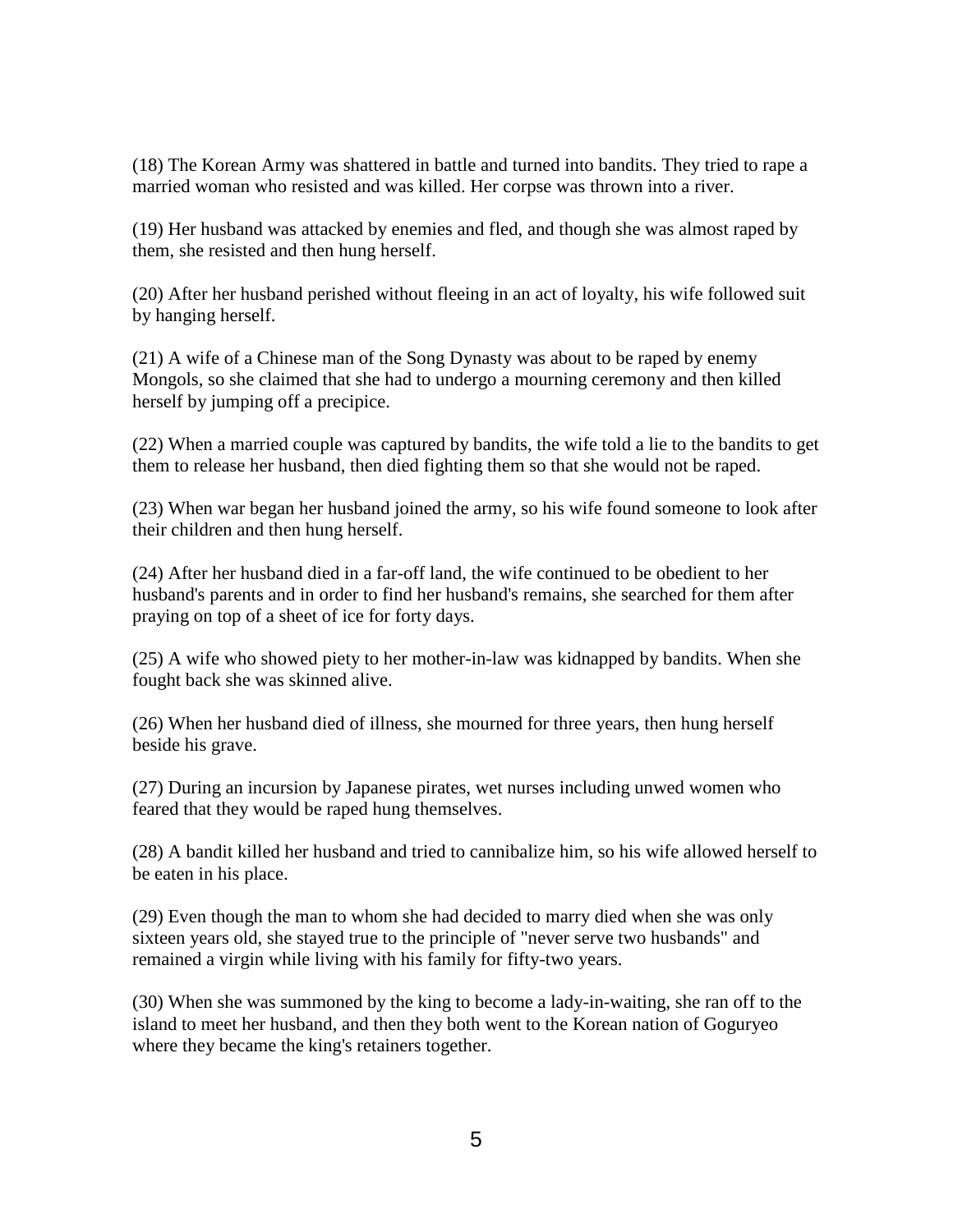(31) A women with four children refused to be violated by invading Japanese pirates and was killed by them.

(32) During the late-sixteenth century Japanese invasion of Korea, when a woman whose husband had gone to war was about to be raped she left behind her infant children and killed herself by tossing herself into a river.

(33) A women who was just about to be raped by Japanese invaders resisted her attacker because she was already married, so her arms and legs were chopped off, killing her.

(34) When her husband was bitten by a tiger, she rescued him.

(35) A woman grieving the loss of her husband died after fasting for fifty-three days and was then buried together with him.

Of these thirty-five stories, five are about women from the period of China's Han Dynasty, nine are from China's Song Dynasty, five are from China's Yuan Dynasty, two are from China's Tang Dynasty, three are from Korea's Joseon Dynasty, two are from Korea's Goryeo Dynasty, and there is also one story each from the Korean state of Baekje, the Chinese state of Cai, the Chinese state of Wei, China's Five Dynasties Period, and China's Qi, Liang, Sui, Jin, and Ming Dynasties.

By comparing the ratio of stories set in China to stories set in Korea, we can see that twenty-nine of the thirty-five are Chinese and only six are Korean. The role models for Koreans were Chinese, especially of the Song Dynasty. This was natural for the leaders of the Joseon Dynasty who venerated the teachings of the Song Confucianist scholar Zhu Xi.

In addition, four of the stories deal with women who resisted Japanese men.

# **The concept of sexual chastity in Korea**

As I already noted, denial of sex per se is not part of the Korean mentality. Koreans are not sexually repressed but rather one might say that they put their focus on specific human relationships. I believe that the most quintessential examples of this are the concept of chastity in Korean society and the prohibition on remarriage. A common dictionary definition of chastity might be, "The maintenance of purity in sexual relationships between women and men, especially the faithfulness of a woman towards a man." This definition includes no restrictions on things like masturbation or nocturnal emissions, in other words, it lacks references to "celibacy towards oneself". I would argue that it is a very Asian notion.

Confucius' *Analects* do not directly deal with sex in relationships between men and women, but it does mention that one of the "three things the gentleman should guard against" is "the attraction of feminine beauty". This has a strong implication of celibacy, but not as an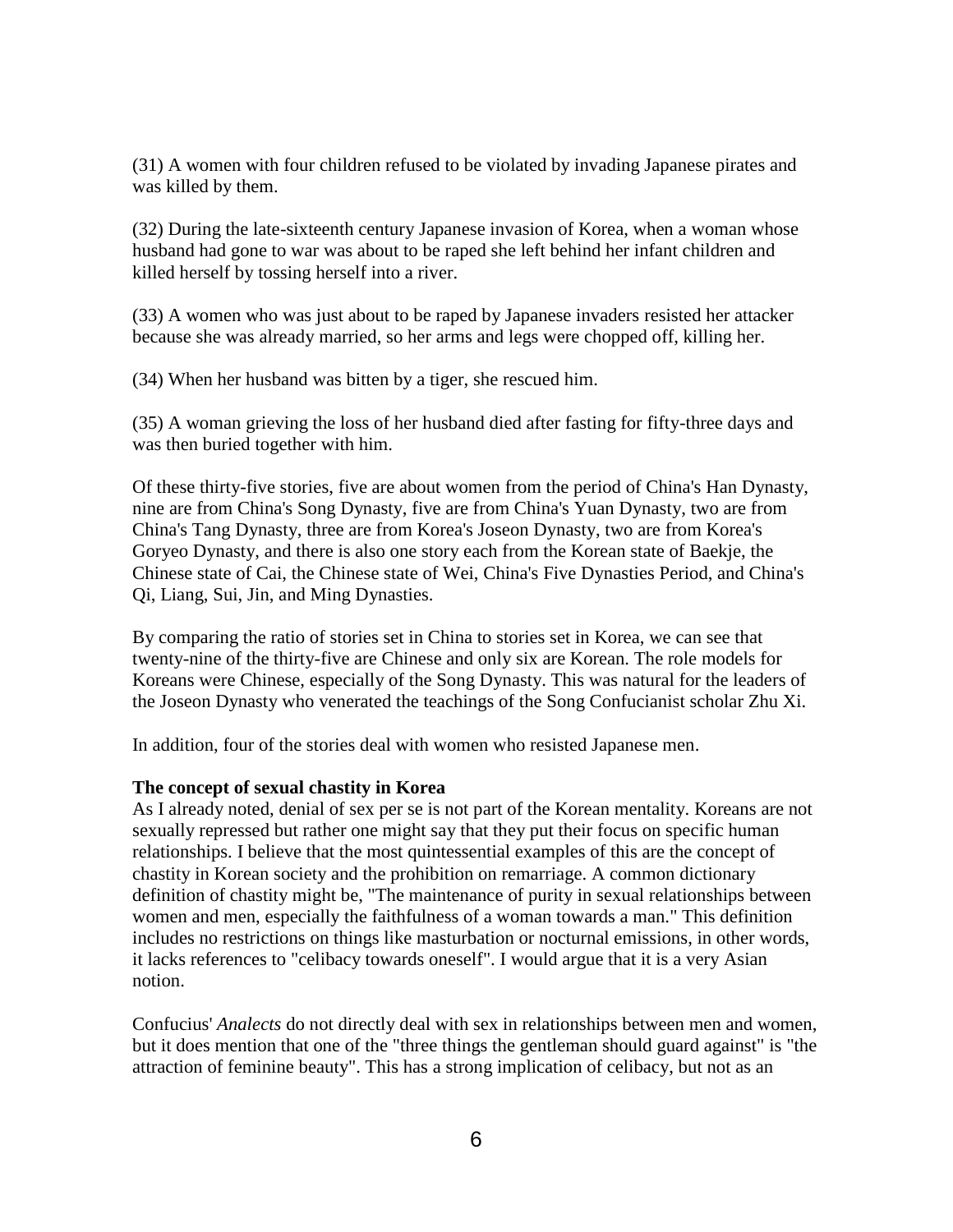institutional rule, and yet, as a result of a long historical process, these ideas would take root as a societal institution without advocating celibacy.

This code of sexual conduct was institutionalized through the work of Zhu Xi at the time of China's Song Dynasty (960-1279), which had a special influence on East Asia. This is why Korea's sexual mores are said to be Confucian. Basically, it can be thought of as the management of women's sexual behavior through the establishment of a societal code of sexual conduct. In other words, Confucian sexual ethics are controlled through societal relations.

Such Confucian sexual ethics stand in contrast with Christian ideas. In Christianity, the New Testament encourages celibacy without marriage when it is possible. If we acknowledge that chastity can be defined in both subjective and objective ways, then we could say that for Christians chastity signifies "chastity of mind" first and foremost. In his essay, "The Battle for Chastity," Michel Foucault placed great significance on the "subjectivation" of chastity while discussing the theories of John Cassian. Foucault described how monks especially suppress their lustful impulses on both a conscious and subconscious level. For instance, they grapple with how to manage both conscious acts of masturbation and subconscious acts of nocturnal emission. For them the hardest things to deal with are sexual impulses that occur in dreams and while sleeping. Tolstoy concurred that, "The hardest fight to win is the fight against lust."

Chastity and its discontents are also a major issue for world religions. Religion's role in reinforcing institutions is to portray sexual pleasure as being dangerous and repress it. The ancient form of ascetic morality, which warns against wine and women as being a path to self-destruction, exists in society primarily due to the religions which advocate fidelity to one's husband and the suppression of lust.

The Korean concept of sexual chastity is different from Western-style celibacy. The Korean way of thinking is strongly patriarchal, derived from an ages-old system of chauvinistic sexual discrimination which even today has far from faded away. The traditional code of sexual conduct values only the chastity of women and the prohibition on their remarrying, but it gives men free reign.

In spite of this, the status of women's rights in Korea has improved as a result of the postwar prohibition on keeping a mistress. Today, Korean men are relatively restrained when it comes to adultery and prostitution and have paradoxically ended up adopting the same sexual morality devised for a patriarchal society. Furthermore, it seems that Westernstyle celibacy has also infiltrated Korea to some degree due to the spread of Christianity.

Even so, nothing has been able to change the fundamental Confucian principles. There is even a trend among Korean women who have lost their virginity, such as prostitutes, to break free of the shackles of Confucianism by fleeing to Japan and the United States. Naturally though, this cannot be explained solely through reference to the Korean concept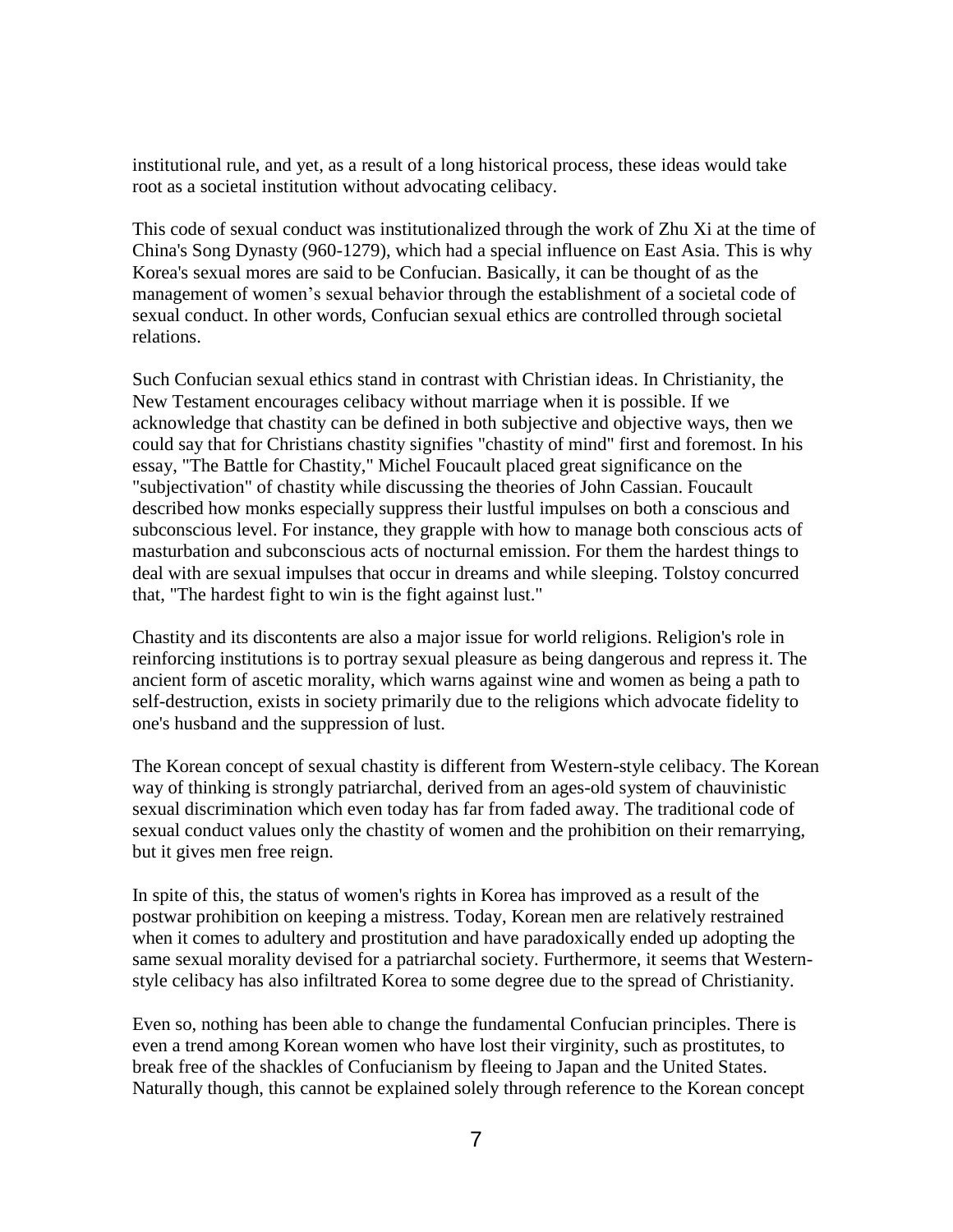of chastity, and there are probably also economic motivations behind the trend, alongside the widespread mental idea that you can start anew by moving to a place where no one knows your name.

### **Identity through sexual chastity**

Due to the influence of Enlightenment ideas and Christianity, the Joseon concept of sexual chastity has been acknowledged as an old feudal relic that should be reformed. Divorce and remarriage are legally possible in Korea today.

Nevertheless, the traditional concept of sexual chastity remains firmly implanted. Adultery is still prohibited by law. According to Article 241 of the Criminal Code, "If a married person commits adultery, his or her partner may press charges to have both sides sentenced to up to two years in prison," and though crimes concerning chastity dealt with in Chapter 312 of the Criminal Code mainly cover rape, there is also Article 304 which states, "Any man who has sex with a woman who has no history of lewd conduct, either by claiming he would marry the woman or else through other fraudulent means, will be sentenced to up to two years in prison."

The traditional concept of sexual chastity is strongly rooted not only in law, but in custom as well. Korean society remains generally Confucian, and so has a strong sense of sexual mores and morality. Indeed, Confucianism maintains strong gender roles in order to avoid sexual relationships between men and women, including the rule that boys and girls over the age of seven sit separately from one another. Confucianism is especially strict concerning the chastity of women. In traditional textbooks used for women's education, like *Model Women* and *Instructions for Women*, it was stressed that women who were deprived of their chastity would have no choice but to kill themselves. Naturally, any extramarital sex for women was seen as a horrendous act. By contrast, things that are instantly viewed as deviant when a women does them might be considered normal for men. In a Confucianbased patriarchal society, it is thought that such attitudes towards sex also served the important role of protecting the purity of the paternal line.

Confucianism originated in China, and the Confucian code of ethics can still be seen among Chinese citizens of Korean descent. In August of 1983, the Chinese government issued the "Provisions for the Registration of Marriage between Chinese Citizens and Foreigners" and set up the Department of Marriage to administer it. China did this because of the large number of international marriages that have been taking place recently between Chinese women of Korean descent and South Korean men. Generally the men are remarrying and the age difference between them and the women is great. This has caused social problems such as bought brides, sham marriages, and an unbalanced sex ratio in rural villages. In April of 1993 the "Memorandum of the Prefectural Government Concerning Bride Buying by Foreigners" was issued and administered, but prostitution and related activities have remained prevalent.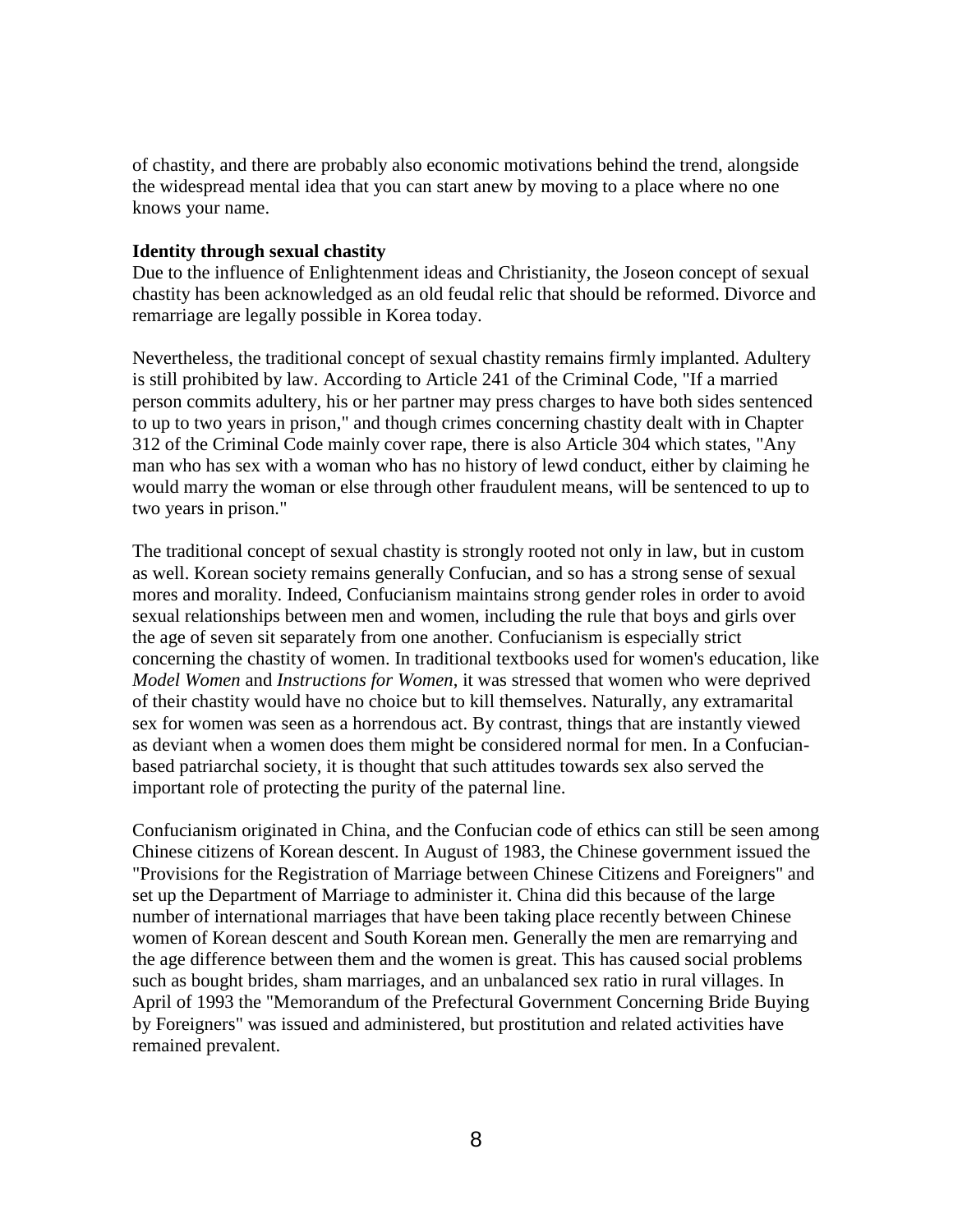Changes in attitudes towards sex and chastity can also be seen in South Korea. A movement gradually arose in South Korea among those who viewed Westernization and foreign culture as being sexually decadent to guard against this sexual immorality in modern society by reinforcing the traditional concept of sexual chastity as it existed in books like *Instructions for Women*. In the 1980's sales of the book *Instructions for Women* suddenly skyrocketed as a result of the production of the TV drama, "Plum Blossom in the Snow", which includes the book's author Lady Han as one of its protagonists. The image of the "heroic woman," as an ideology of male chauvinism rather than celibacy, became the symbol of the movement to reinvigorate traditional sexual morality amidst the sexual liberation and decadence that had accompanied modernization.

### **The nationalism of sexual chastity**

Korean historical records often document the rape of chaste Korean women by enemy forces. In particular there are many records relating to rapes by Mongolians, Chinese, and Japanese.

In the thirteenth century, the Mongols invaded the Korean Kingdom of Goryeo on seven occasions. As one of their peace terms, the Mongols demanded women as tribute. The Mongols did this in order to provide marriage partners to the soldiers who had surrendered to them during the invasion of China, and also to sap Goryeo's will to resist by robbing its women of their chastity.

Following its capitulation to the Mongols, Goryeo set up the "marriage bureaucracy" in order to recruit virgins between the ages of twelve and sixteen and send them to the Mongols. Records indicate that Korean messengers bearing virgins as tribute made their way to the Mongol court more than fifty times over a period of eighty years. Virgins were prized due to the moral principles that premarital sex was wrong and that the paternal bloodline should not be contaminated.

The Ming Dynasty, which governed China after the fall of the Mongol Yuan Dynasty, also exacted a tribute in virgins from the Korean peninsula for the purpose of "strategic marriages." Through this period, suicides and early marriages of young Korean women were common to escape being sent away as tribute and hatred of the Mongols was especially strong.

By the middle of the Joseon Dynasty, which succeeded the Goryeo Dynasty, the deification of chastity was becoming widespread. One entry recorded in the book *Treatise on the Board of Punishments* states, "In 1379, Mr. Park died and his wife was sexually threatened by the grandson of Mr. Park's cousin. Mr. Park's wife refused his advances and was killed by him. When we prayed to her spirit during a year of drought it rained, and so we called it 'the rainfall bestowed by the faithful wife'." In *Collected Edicts*, a legal distinction is made between virgins who were from aristocratic families and commoner women, married or unmarried ordinary women who were not prostitutes. The rape of a virgin was to be punished by beheading, whereas the rape of a commoner woman was to be dealt with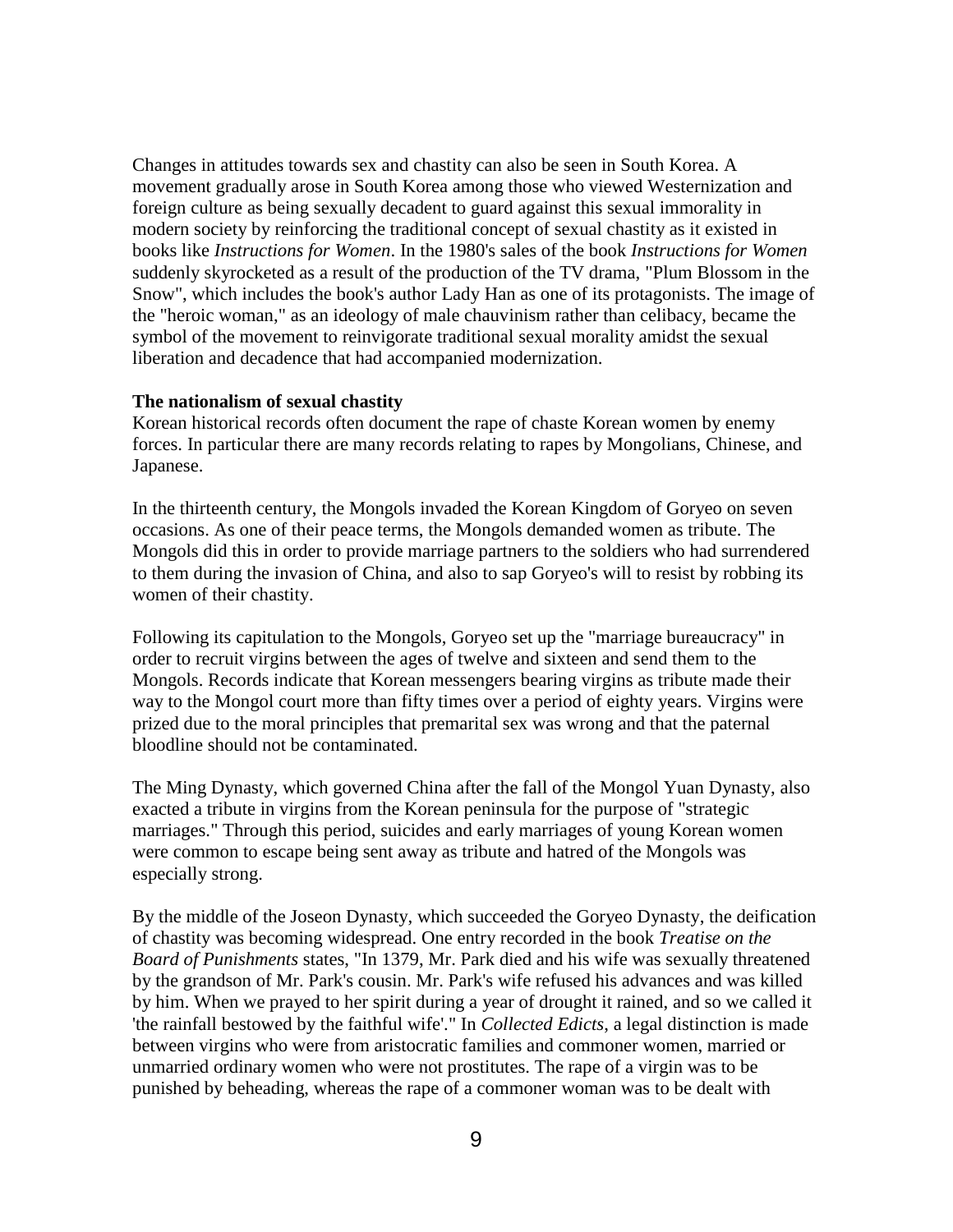through normal law. In the year 1682, one man was beheaded on the spot for raping a virgin by the side of the road.

In addition, gender roles became stricter. Special etiquette for behavior both inside and outside the home was established, including the rule that a lady must never speak a word, even if she is with her sisters, as she enters the room where her husband is, and the rule that a lady must never socialize with anyone other than her father and mother, brothers and sisters, aunts and uncles, and father-in law and mother-in-law.

The recent trend in Korea has been to look up to China and look down on Japan. When Koreans show hostility towards Japan today they sometimes still mention the Japanese pirates, Japanese bandits, and Japanese invasions referenced in days of old.

The Korean encyclopedia *Topical Discourses* mentions 356 "heroic women" of every social class who died defending their own chastity during Toyotomi Hideyoshi's invasion of Korea, far more than its 67 filial children and 11 loyal subjects. Among them is the story of Nongae (?-1593), a *kisaeng* who lured a Japanese general to the riverbank and then, while embracing him, hurled him and herself into the river. This story was passed on orally before being recorded, and today there is a festival in the city of Jinju in worship of Nongae.

Among the thirty-five filial daughters discussed in the aforementioned book, *The New and Expanded Illustrated Guide to the Three Bonds*, there are four dealing with Japanese enemies. "During an incursion by Japanese pirates, wet nurses including unwed women who feared that they would be raped hung themselves." "A woman with four children refused to be violated by invading Japanese pirates and was killed by them." "During the late-sixteenth century Japanese invasion of Korea, when a woman, whose husband had gone to war, was about to be raped, she left behind her infant children and killed herself by tossing herself into a river." "A woman who was just about to be raped by a Japanese bandit resisted her attacker because she was already married, so her arms and legs were chopped off, killing her."

Even during the late Joseon Dynasty, references to sexual atrocities by Japanese pirates continued to crop up. There are fifty stories in the "Chastity" volume of *Biographies of Wise Women*, including seven involving the Japanese. One of them says, "During the Goryeo Dynasty, a virgin in Ryeongsan, South Gyeongsang Province, who was twenty years in age, fought back against Japanese pirates attempting to rape her and was killed." The book notes that, "There are an especially large number of heroic woman from the times of the Japanese and Manchu invasions. Korea had become a nation of heroic women."

Photo Caption: Nongae Shrine, a popular tourist destination in South Korea.

Xenophobic fears of the Japanese people, based on Korea's history of wartime sexual violence, have been further stoked by nationalist sentiment in Korea. Sexual fears of the Japanese people are a recurrent theme in Korea history, and up to this day they continue to